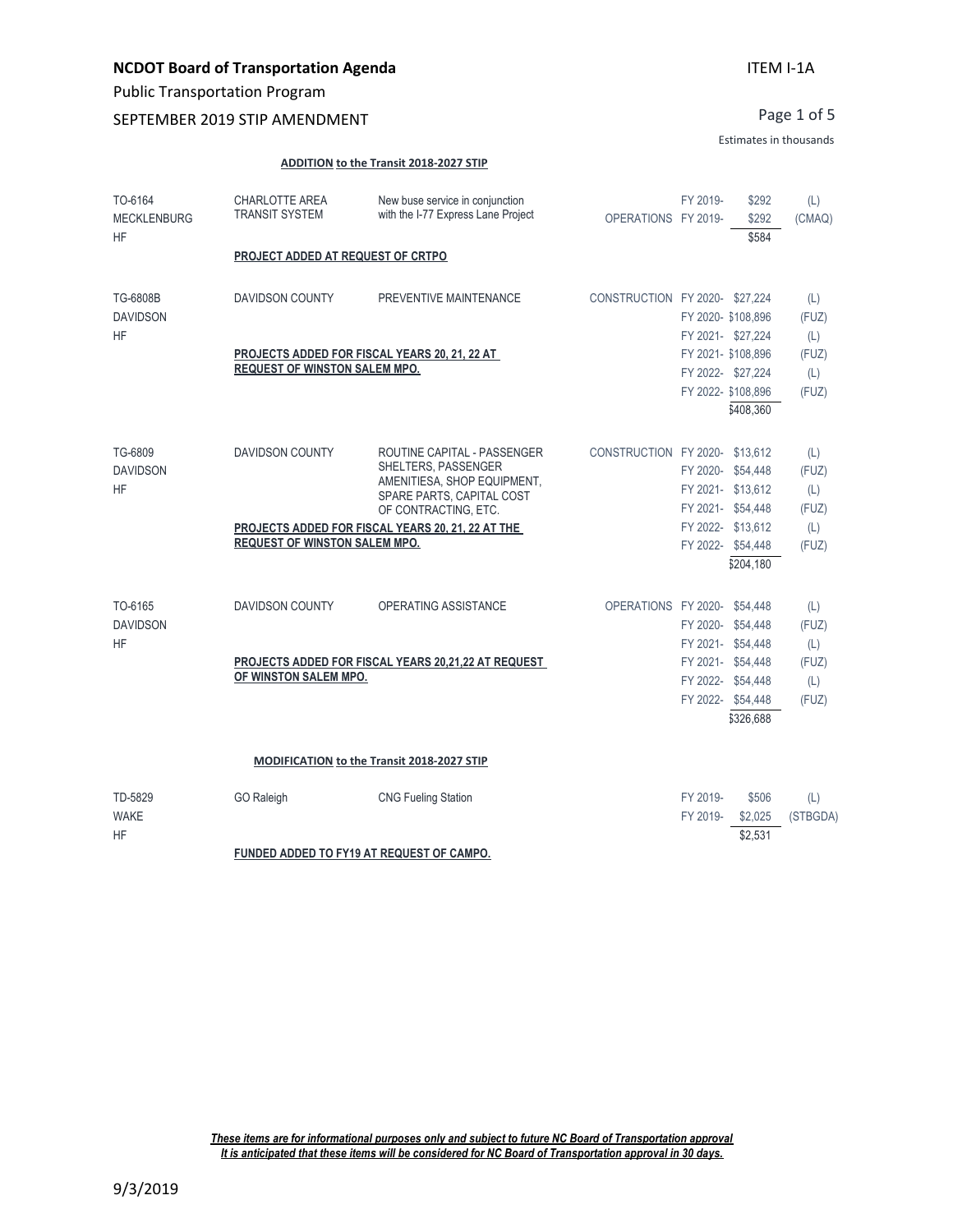### SEPTEMBER 2019 STIP AMENDMENT

Page 2 of 5

Estimates in thousands

#### **MODIFICATION to the Transit 2018-2027 STIP**

| TG-6783<br><b>FORSYTH</b><br><b>HF</b> | PIEDMONT AUTHORITY<br>FOR REGIONAL TRANS. | ROUTINE CAPITAL, PASSENGER<br>SHELTERS, PASSENGER<br>AMENITIES, SHOP EQUIPMENT, |                     | CAPITAL FY 2018-<br>FY 2018-<br>FY 2019- | \$17<br>\$68<br>\$37 | (L)<br>(FUZ)<br>(L) |
|----------------------------------------|-------------------------------------------|---------------------------------------------------------------------------------|---------------------|------------------------------------------|----------------------|---------------------|
|                                        |                                           | <b>SPARE PARTS</b>                                                              |                     |                                          |                      |                     |
|                                        |                                           | FUNDING CHANGED FOR FISCAL YEARS 20, 21, 22 AT THE                              |                     | FY 2019-<br>FY 2020-                     | \$147<br>\$106       | (FUZ)<br>(FUZ)      |
|                                        | <b>REQUEST OF WINSTON-SALEM MPO</b>       |                                                                                 |                     | FY 2020-                                 | \$26                 |                     |
|                                        |                                           |                                                                                 |                     | FY 2021-                                 | \$106                | (L)<br>(FUZ)        |
|                                        |                                           |                                                                                 |                     | FY 2021-                                 | \$26                 | (L)                 |
|                                        |                                           |                                                                                 |                     | FY 2022-                                 | \$106                | (FUZ)               |
|                                        |                                           |                                                                                 |                     | FY 2022-                                 | \$26                 | (L)                 |
|                                        |                                           |                                                                                 |                     | FY 2023-                                 | \$37                 | (L)                 |
|                                        |                                           |                                                                                 |                     | FY 2023-                                 | \$147                | (FUZ)               |
|                                        |                                           |                                                                                 |                     | FY 2024-                                 | \$37                 | (L)                 |
|                                        |                                           |                                                                                 |                     | FY 2024-                                 | \$147                | (FUZ)               |
|                                        |                                           |                                                                                 |                     | FY 2025-                                 | \$147                | (FUZ)               |
|                                        |                                           |                                                                                 |                     | FY 2025-                                 | \$37                 | (L)                 |
|                                        |                                           |                                                                                 |                     | FY 2026-                                 | \$147                | (FUZ)               |
|                                        |                                           |                                                                                 |                     | FY 2026-                                 | \$37                 | (L)                 |
|                                        |                                           |                                                                                 |                     | FY 2027-                                 | \$37                 | (L)                 |
|                                        |                                           |                                                                                 |                     | FY 2027-                                 | \$147                | (FUZ)               |
|                                        |                                           |                                                                                 |                     |                                          | \$1,585              |                     |
| TO-6150                                | PIEDMONT AUTHORITY                        | OPERATING ASSISTANCE                                                            | OPERATIONS FY 2018- |                                          | \$347                | (L)                 |
| <b>FORSYTH</b>                         | FOR REGIONAL TRANS.                       |                                                                                 |                     | FY 2018-                                 | \$347                | (FUZ)               |
| <b>HF</b>                              |                                           |                                                                                 |                     | FY 2019-                                 | \$440                | (FUZ)               |
|                                        |                                           | <b>FUNDS ADDED TO FISCAL YEARS 20,21,22 AT THE REQUEST</b>                      |                     | FY 2019-                                 | \$347                | (L)                 |
|                                        | OF WINSTON-SALEM MPO                      |                                                                                 |                     | FY 2020-                                 | \$534                | (FUZ)               |
|                                        |                                           |                                                                                 |                     | FY 2020-                                 | \$534                | (L)                 |
|                                        |                                           |                                                                                 |                     | FY 2021-                                 | \$534                | (FUZ)               |
|                                        |                                           |                                                                                 |                     | FY 2021-                                 | \$534                | (L)                 |
|                                        |                                           |                                                                                 |                     | FY 2022-                                 | \$534                | (L)                 |
|                                        |                                           |                                                                                 |                     | FY 2022-                                 | \$534                | (FUZ)               |
|                                        |                                           |                                                                                 |                     | FY 2023-                                 | \$347                | (L)                 |
|                                        |                                           |                                                                                 |                     | FY 2023-                                 | \$440                | (FUZ)               |
|                                        |                                           |                                                                                 |                     | FY 2024-                                 | \$440                | (FUZ)               |
|                                        |                                           |                                                                                 |                     | FY 2024-                                 | \$347                | (L)                 |
|                                        |                                           |                                                                                 |                     | FY 2025-                                 | \$440                | (FUZ)               |
|                                        |                                           |                                                                                 |                     | FY 2025-                                 | \$347                | (L)                 |
|                                        |                                           |                                                                                 |                     | FY 2026-                                 | \$347                | (L)                 |
|                                        |                                           |                                                                                 |                     | FY 2026-                                 | \$440                | (FUZ)               |
|                                        |                                           |                                                                                 |                     | FY 2027-                                 | \$440                | (FUZ)               |
|                                        |                                           |                                                                                 |                     | FY 2027-                                 | \$347                | (L)                 |

\$8,620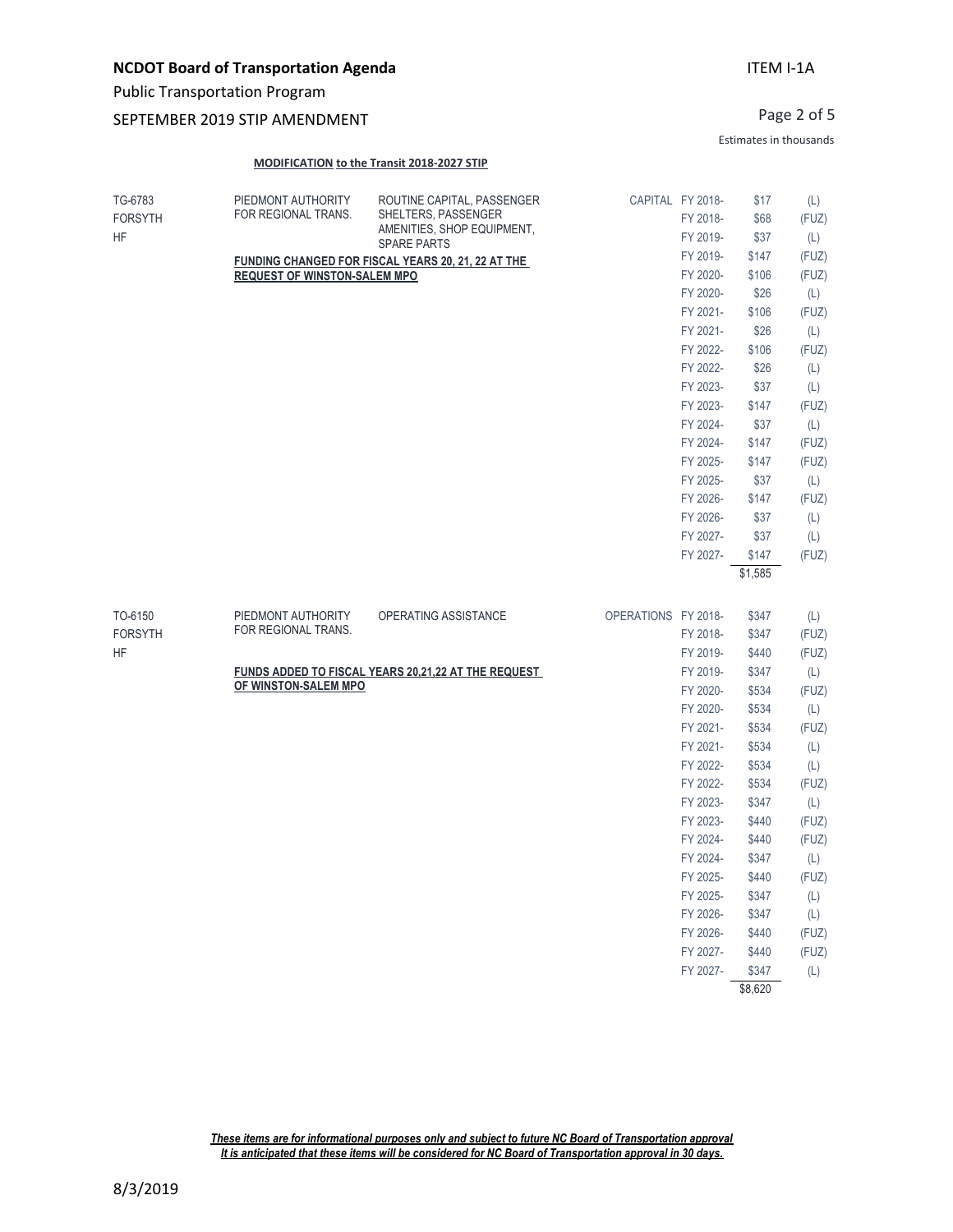Public Transportation Program

### SEPTEMBER 2019 STIP AMENDMENT

Page 3 of 5

Estimates in thousands

#### **MODIFICATION to the Transit 2018-2027 STIP**

| TS-7001          | <b>STATEWIDE</b>             | 5329 STATE SAFETY AND                                | ADMINISTRATIVE FY 2019- |                  | \$430   | (FED) |
|------------------|------------------------------|------------------------------------------------------|-------------------------|------------------|---------|-------|
| <b>STATEWIDE</b> |                              | <b>OVERSIGHT</b>                                     |                         | FY 2020-         | \$155   | (S)   |
| <b>HF</b>        |                              |                                                      |                         | FY 2020-         | \$689   | (FED) |
|                  |                              | FUNDING ADDED TO FY20, 21, and 22 and Local funding  |                         | FY 2021-         | \$155   | (S)   |
|                  | removed from FY19 - FY25.    |                                                      |                         | FY 2021-         | \$689   | (FED) |
|                  |                              |                                                      |                         | FY 2022-         | \$155   | (S)   |
|                  |                              |                                                      |                         | FY 2022-         | \$689   | (FED) |
|                  |                              |                                                      |                         | FY 2023-         | \$69    | (S)   |
|                  |                              |                                                      |                         | FY 2023-         | \$345   | (FED) |
|                  |                              |                                                      |                         | FY 2024-         | \$69    | (S)   |
|                  |                              |                                                      |                         | FY 2024-         | \$345   | (FED) |
|                  |                              |                                                      |                         | FY 2025-         | \$69    | (S)   |
|                  |                              |                                                      |                         | FY 2025-         | \$345   | (FED) |
|                  |                              |                                                      |                         | FY 2026-         | \$346   | (FED) |
|                  |                              |                                                      |                         | FY 2026-         | \$70    | (S)   |
|                  |                              |                                                      |                         | FY 2027-         | \$70    | (L)   |
|                  |                              |                                                      |                         | FY 2027-         | \$70    | (S)   |
|                  |                              |                                                      |                         | FY 2027-         | \$346   | (FED) |
|                  |                              |                                                      |                         |                  | \$5,106 |       |
| TG-4805          | <b>WINSTON SALEM TRANSIT</b> | ROUTINE CAPITAL - BUS STOP                           |                         | CAPITAL FY 2018- | \$1,019 | (L)   |
| <b>FORSYTH</b>   |                              | SHELTERS, BENCHES, SHOP                              |                         | FY 2018-         | \$4,078 | (FUZ) |
| <b>DIV</b>       |                              | EQUIPMENT, SPARE PARTS,<br>ENGINES, FAREBOX, SERVICE |                         | FY 2019-         | \$141   | (L)   |
|                  |                              | VEHICLES, ETC                                        |                         | FY 2019-         | \$561   | (FUZ) |
|                  |                              | FUNDS ADDED IN FISCAL YEARS 20,21,22 AT REQUEST OF   |                         | FY 2020-         | \$167   | (L)   |
|                  | <b>WINSTON-SALEM MPO</b>     |                                                      |                         | FY 2020-         | \$669   | (FUZ) |
|                  |                              |                                                      |                         | FY 2021-         | \$167   | (L)   |
|                  |                              |                                                      |                         | FY 2021-         | \$669   | (FUZ) |
|                  |                              |                                                      |                         | FY 2022-         | \$167   | (L)   |
|                  |                              |                                                      |                         | FY 2022-         | \$669   | (FUZ) |
|                  |                              |                                                      |                         |                  | \$8.307 |       |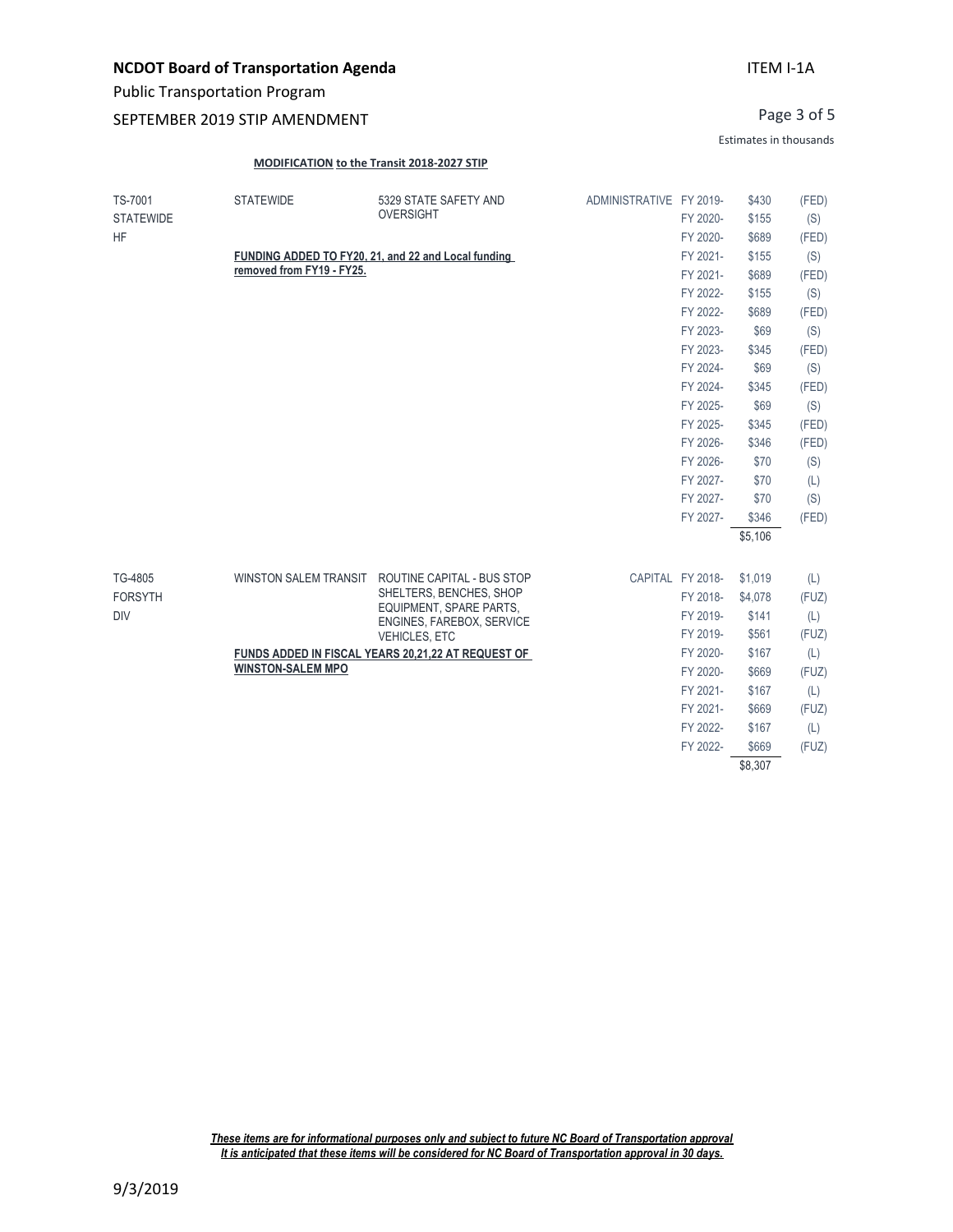### SEPTEMBER 2019 STIP AMENDMENT

Page 4 of 5

Estimates in thousands

#### **MODIFICATION to the Transit 2018-2027 STIP**

| TG-5241<br><b>FORSYTH</b><br><b>HF</b> | WINSTON SALEM TRANSIT PREVENTIVE MAINTENANCE                                    | CAPITAL FY 2018-    | FY 2018-             | \$1,212<br>\$4,847 | (L)<br>(FUZ) |
|----------------------------------------|---------------------------------------------------------------------------------|---------------------|----------------------|--------------------|--------------|
|                                        |                                                                                 |                     | FY 2019-             | \$2,337            | (FUZ)        |
|                                        | FUNDS ADDED TO FISCAL YEARS 20,21,22 AT REQUEST OF<br><b>WINSTON-SALEM MPO.</b> |                     | FY 2019-             | \$585              | (L)          |
|                                        |                                                                                 |                     | FY 2020-             | \$2,400            | (FUZ)        |
|                                        |                                                                                 |                     | FY 2020-             | \$600              | (L)          |
|                                        |                                                                                 |                     | FY 2021-<br>FY 2021- | \$2,400            | (FUZ)        |
|                                        |                                                                                 |                     | FY 2022-             | \$600              | (L)          |
|                                        |                                                                                 |                     |                      | \$2,400            | (FUZ)        |
|                                        |                                                                                 |                     | FY 2022-             | \$600              | (L)          |
|                                        |                                                                                 |                     | FY 2023-<br>FY 2023- | \$585<br>\$2,337   | (L)<br>(FUZ) |
|                                        |                                                                                 |                     | FY 2024-             | \$585              | (L)          |
|                                        |                                                                                 |                     | FY 2024-             | \$2,337            | (FUZ)        |
|                                        |                                                                                 |                     | FY 2025-             | \$585              | (L)          |
|                                        |                                                                                 |                     | FY 2025-             | \$2,337            | (FUZ)        |
|                                        |                                                                                 |                     | FY 2026-             | \$2,337            | (FUZ)        |
|                                        |                                                                                 |                     | FY 2026-             | \$585              | (L)          |
|                                        |                                                                                 |                     | FY 2027-             | \$2,337            | (FUZ)        |
|                                        |                                                                                 |                     | FY 2027-             | \$585              | (L)          |
|                                        |                                                                                 |                     |                      | \$32,591           |              |
|                                        |                                                                                 |                     |                      |                    |              |
| TO-5126                                | WINSTON SALEM TRANSIT OPERATING ASSISTANCE                                      | OPERATIONS FY 2018- |                      | \$906              | (L)          |
| <b>FORSYTH</b>                         |                                                                                 |                     | FY 2018-             | \$906              | (FUZ)        |
| <b>HF</b>                              |                                                                                 |                     | FY 2019-             | \$906              | (L)          |
|                                        | FUNDING ADDED TO FY 20,21,22 AT THE REQUEST OF                                  |                     | FY 2019-             | \$906              | (FUZ)        |
|                                        | <b>WINSTON-SALEM MPO.</b>                                                       |                     | FY 2020-             | \$967              | (L)          |
|                                        |                                                                                 |                     | FY 2020-             | \$967              | (FUZ)        |
|                                        |                                                                                 |                     | FY 2021-             | \$967              | (L)          |
|                                        |                                                                                 |                     | FY 2021-             | \$967              | (FUZ)        |
|                                        |                                                                                 |                     | FY 2022-             | \$967              | (L)          |
|                                        |                                                                                 |                     | FY 2022-             | \$967              | (FUZ)        |
|                                        |                                                                                 |                     |                      | \$9.426            |              |